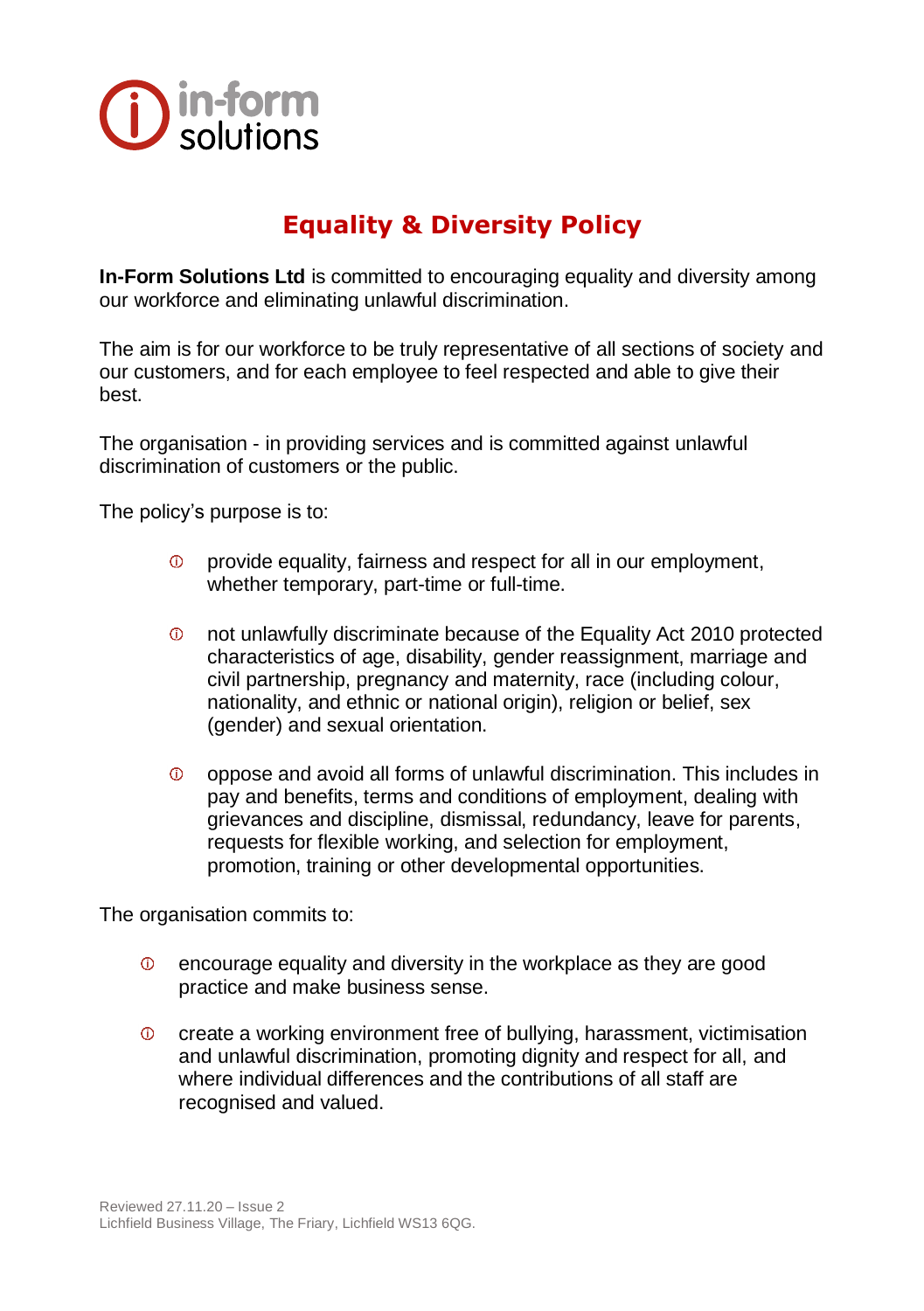

- This commitment includes all employees about their rights and  $\circ$ responsibilities under the equality policy. Responsibilities include staff conducting themselves to help the organisation provide equal opportunities in employment, and prevent bullying, harassment, victimisation and unlawful discrimination.
- $\odot$ All staff should understand they, as well as their employer, can be held liable for acts of bullying, harassment, victimisation and unlawful discrimination, in the course of their employment, against fellow employees, customers, suppliers and the public.
- $\circ$ take seriously complaints of bullying, harassment, victimisation and unlawful discrimination by fellow employees, customers, suppliers, visitors, the public and any others in the course of the organisation's work activities.
- Such acts will be dealt with as misconduct under the organisation's  $\circ$ grievance and/or disciplinary procedures, and any appropriate action will be taken. Particularly serious complaints could amount to gross misconduct and lead to dismissal without notice.
- $\odot$ Further, sexual harassment may amount to both an employment rights matter and a criminal matter, such as in sexual assault allegations. In addition, harassment under the Protection from Harassment Act 1997 – which is not limited to circumstances where harassment relates to a protected characteristic – is a criminal offence.
- $\circ$ make opportunities for training, development and progress available to all staff, who will be helped and encouraged to develop their full potential, so their talents and resources can be fully utilised to maximise the efficiency of the organisation.
- decisions concerning staff being based on merit (apart from in any  $\circ$ necessary and limited exemptions and exceptions allowed under the Equality Act).
- $\circ$ review employment practices and procedures when necessary to ensure fairness, and also update them and the policy to take account of changes in the law.